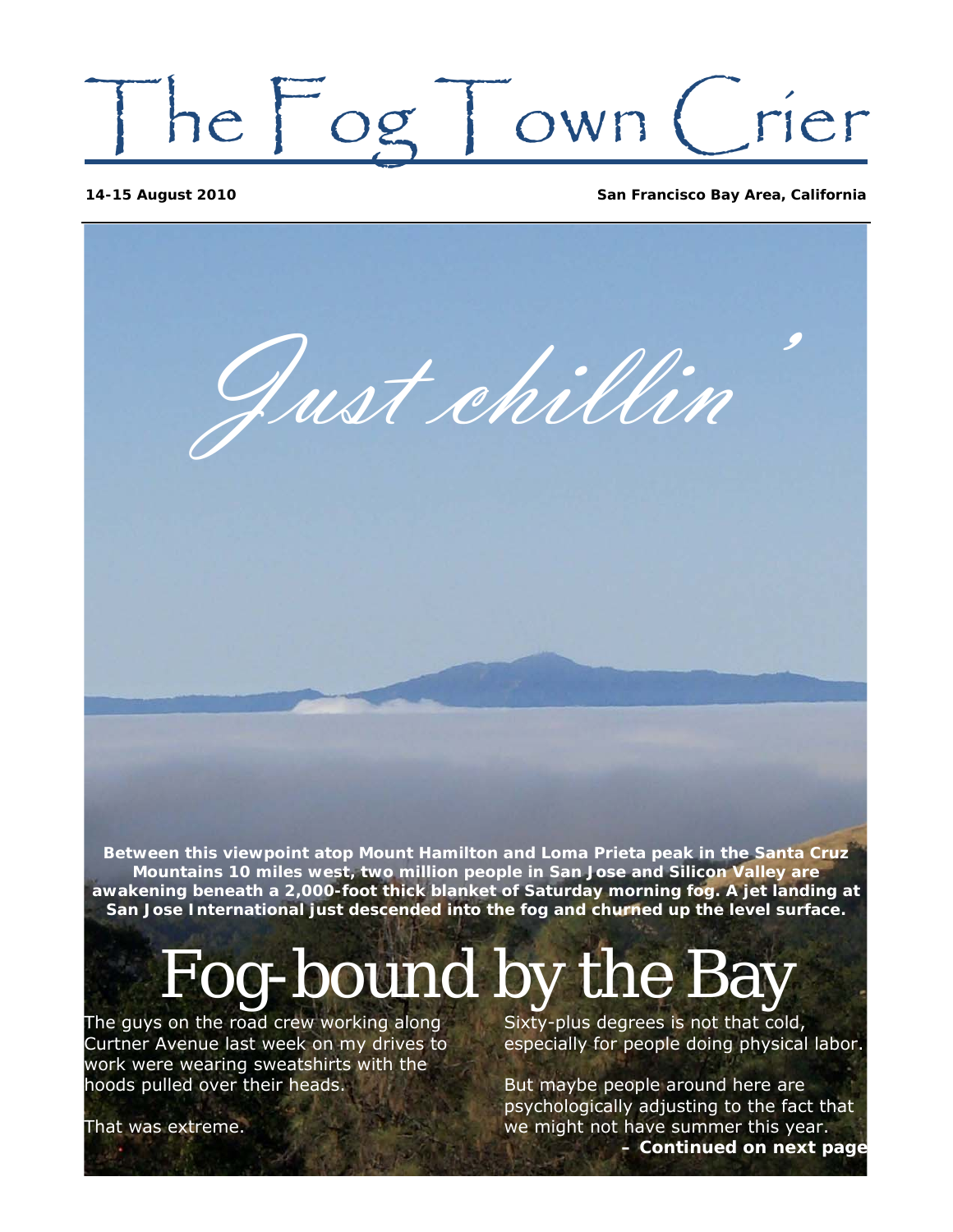

 **All pictures in this newsletter were shot Aug. 14-15, 2010 except the family picture at AT&T Park in San Francisco on the sixth page.** 

Fog-bound by the Bay

*– Continued from previous page*  We haven't had a day hit 90 since June, and then we had only two. In the 46 days since, the high has reached 80 or better just 12 times.

"Everybody into the pool" is a foreign language phrase.

It's normal here to sleep under a blanket in summer with the windows open. Hardly anybody's house has air conditioning. It's because there's no warm Gulf Stream along the West Coast; the ocean current that rules our weather flows down from Alaska. But still ...

*– Continued on next page*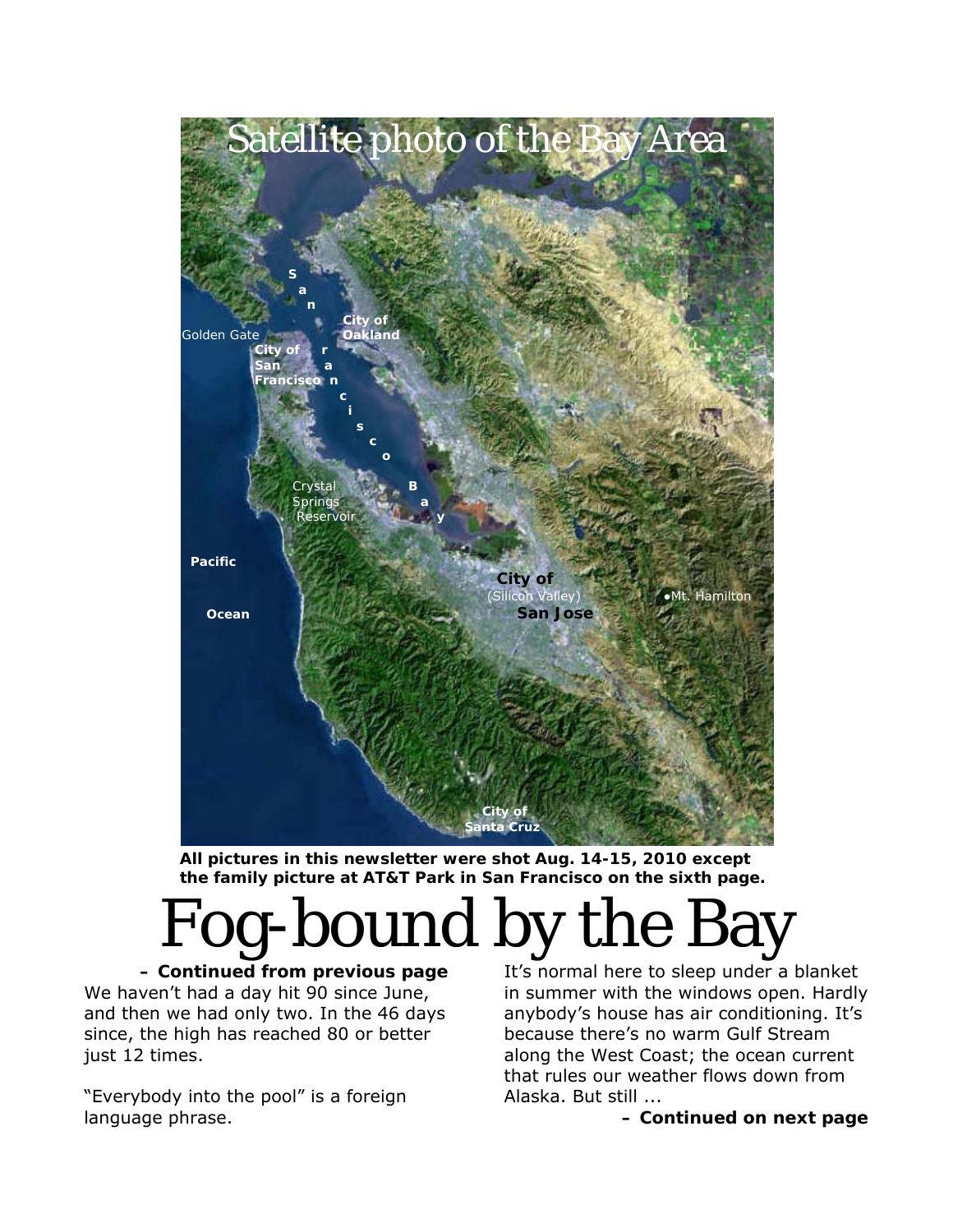

**The perpetual fogbank waits less than a mile offshore at Santa Cruz before its evening rush to the beach and over the mountains into San Jose.** 

## Fog-bound by the Bay

*July* 

*– From previous*  ... Nobody's complaining.

We can read the newspapers. The East Coast, Russia – large parts of the world – are sweltering. Given the choice, most of us would rather not.

Fog that forms over the cold Pacific is the Bay Area's air conditioning. The "marine layer" is there when we wake up until the sun burns it off, but in the evening it creeps back over the mountains that rim San Francisco Bay.

 *– Continued overleaf* 

Just how cool is San Jose?

(Couldn't find figures for June)

| 88 (July 3, 15)<br>12                                                                    |
|------------------------------------------------------------------------------------------|
|                                                                                          |
|                                                                                          |
| 72 (July 8)                                                                              |
| 19                                                                                       |
| 62 (July 15)                                                                             |
| 3                                                                                        |
| 28                                                                                       |
| 53 (July 1)                                                                              |
| 79 (Aug. 3)<br>0<br>72 (Aug. 11, 14)<br>15<br>57 (July 12, 14)<br>0<br>15<br>52 (Aug. 1) |
|                                                                                          |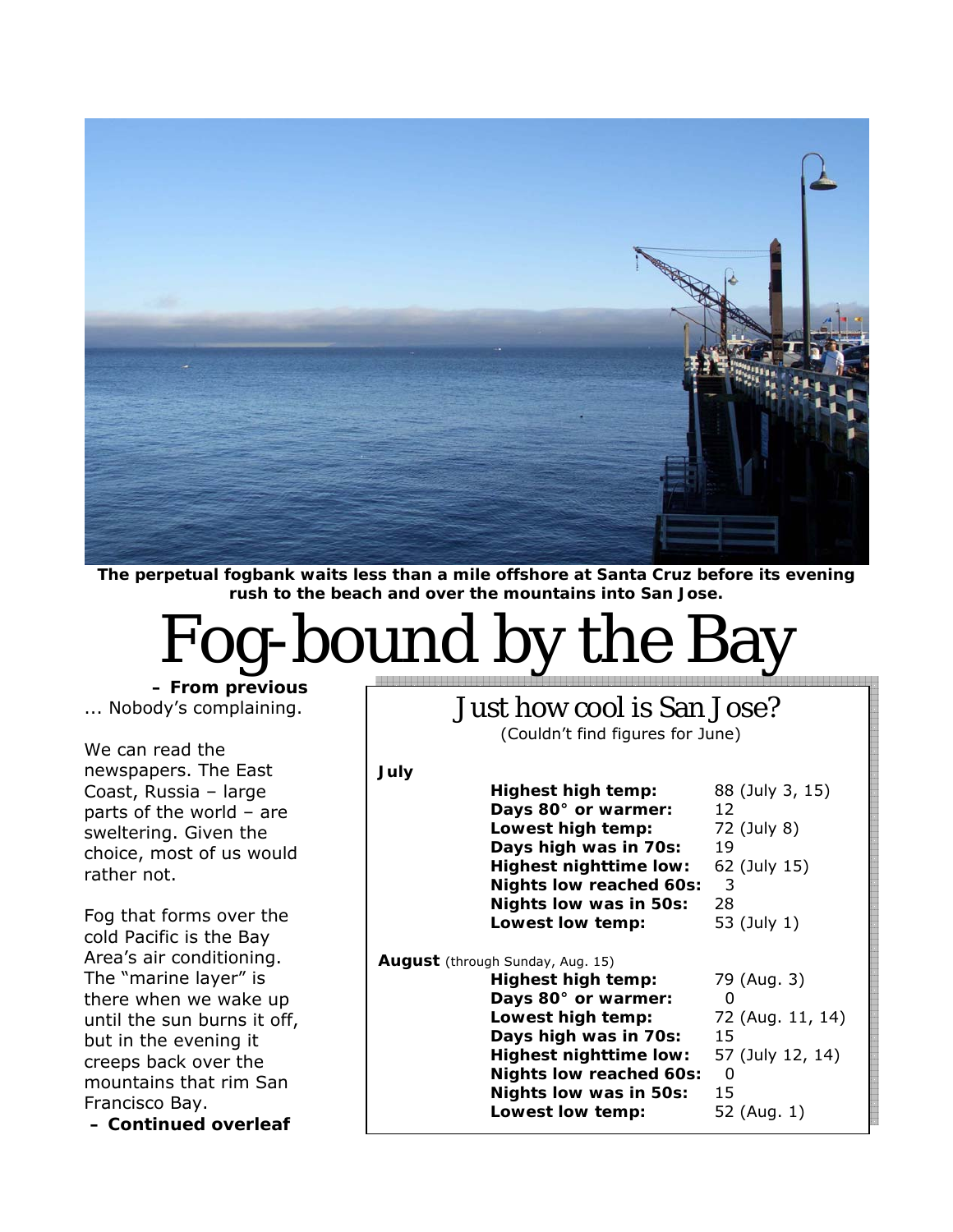#### Fog-bound by the Bay  *– From previous*

What's been different this summer is that the fog has been thicker. It takes longer to burn off – sometimes not until lunchtime – and that means the sun has as many as two or three hours less time each day to heat us up before the fog returns in the evening.

There also have been none of those two- or three-day heat waves we get a couple of times each summer when high pressure settles over Nevada – the West Coast version of a Bermuda High – and blows hot, dry desert wind back our way.

So when Emily in her kerchief and I in my cap settle down for a long summer's nap, we snuggle under a blanket and comforter.

OK, I lied about the kerchief and cap.



 **Looking west from the hills above Oakland, the afternoon marine layer from the Pacific is about to swallow up the Golden Gate Bridge. Alcatraz 'floats' in the center. The line of objects that appear to be in pairs are barges carrying steel for the new Bay Bridge, out of frame left.** 



**The Santa Cruz lighthouse awaits its evening envelopment by fog.**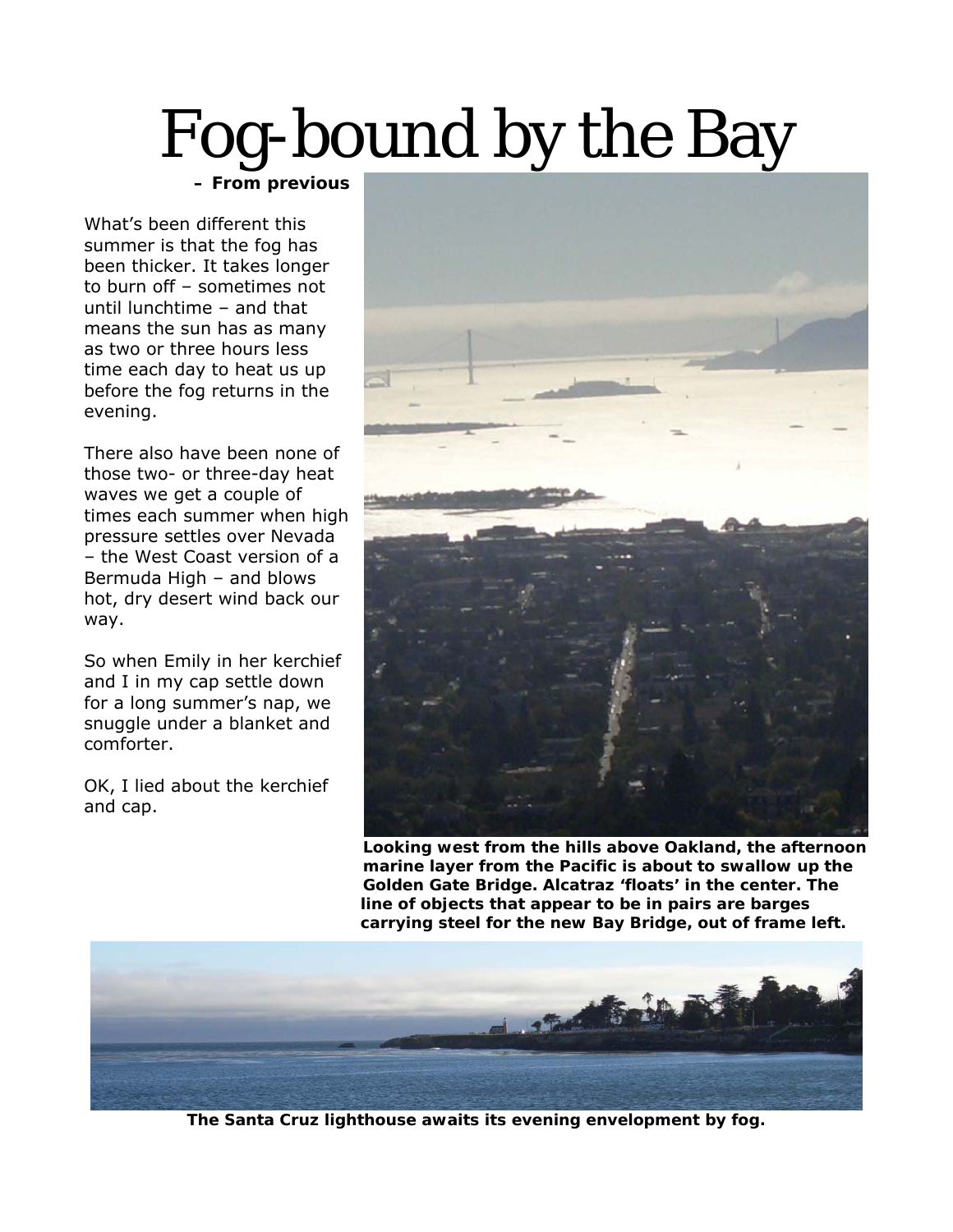### Today's picture pages



**The San Francisco Bay Area is a mountain-rimmed basin more than 100 miles long and 50 miles across that fills with cottony fog most summer nights. This view is from the highest peak in the rim, 4,360-foot Mount Hamilton just southeast of San Jose.** 

**Like a slow-motion tidal wave, fog that has been thickening all afternoon pours over a low point in the mountain ridge along the San Francisco Peninsula above Crystal Springs Reservoir. The forests of these mountains receive most of their moisture from fog drip, not rainfall.**

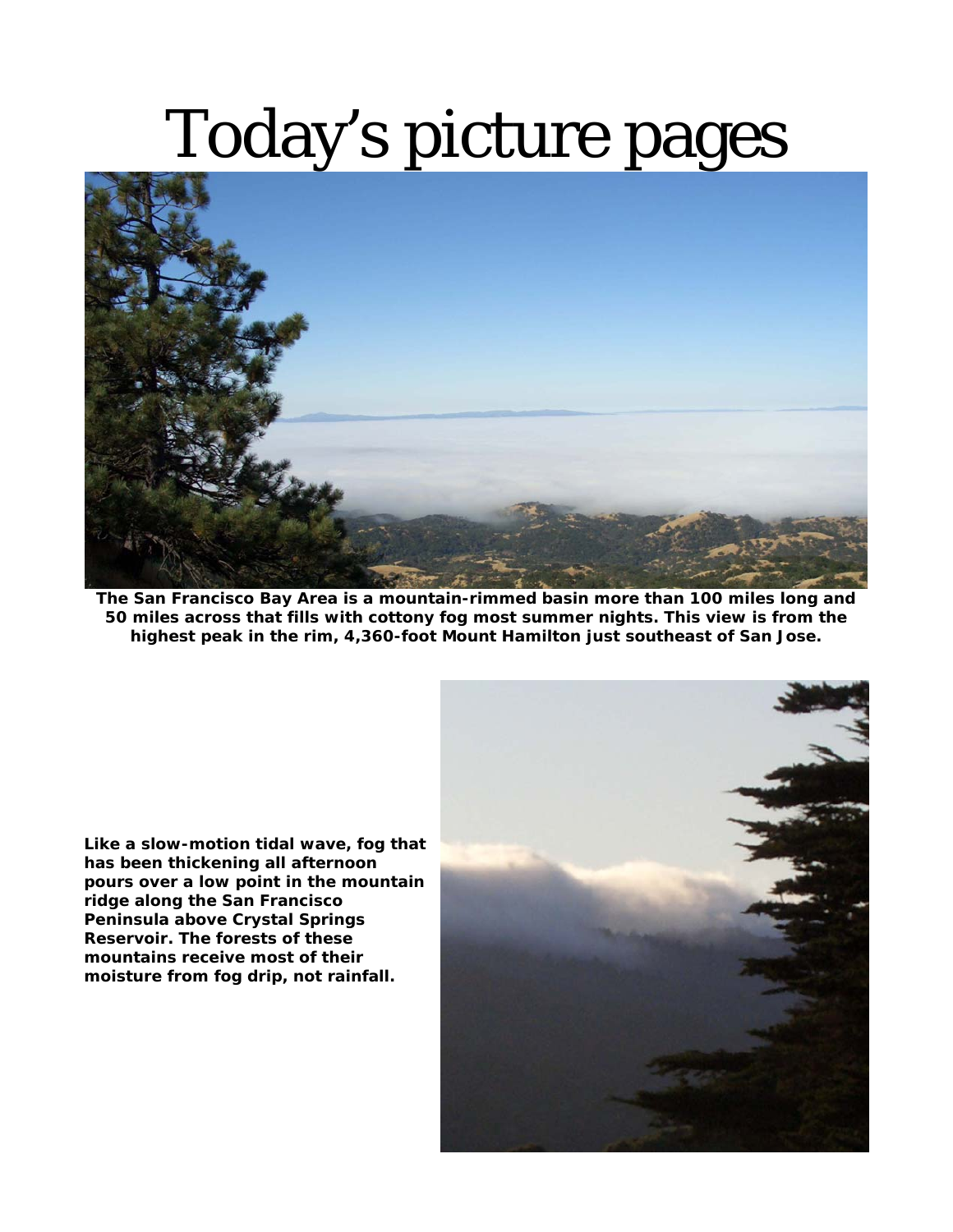**Fog creeps over the ridge toward Crystal Springs Reservoir. This artificial lake is the water supply for San Francisco and lies in a narrow valley created by the San Andreas Fault. The water comes more than 200 miles through the Hetch Hetchy Aqueduct from the Tuolumne River in Yosemite National Park.** 





**Cool summer days are normal in the Bay Area, just not every day. This is my family at a July 4, 2008 Giants baseball game in San Francisco (right to left): Gordon Meacham (son), Julie Meacham Jones (sister), Thomas Meacham (nephew), Lee Meacham (brother, Thomas' father) and my wife Emily.**